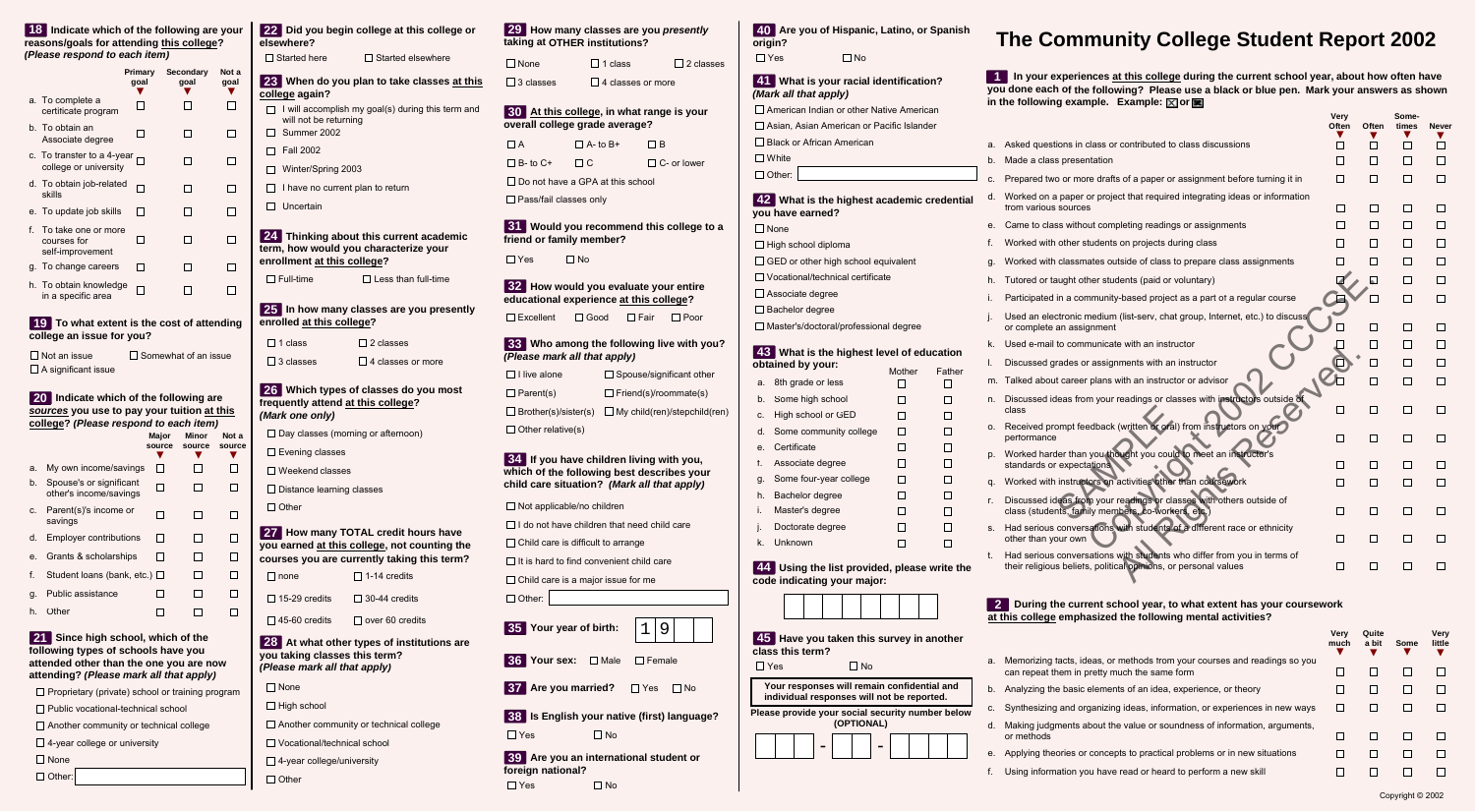#### **More During the current school year, about how much reading and writing have you done 3 at this college?**

|                                                                                                     | <b>None</b> | 1 to 5 | 6 to 10 | 11 to 20 | www<br>than 20 |
|-----------------------------------------------------------------------------------------------------|-------------|--------|---------|----------|----------------|
| a. Number of assigned textbooks, manuals, books, or<br>book-length packs of course readings         |             |        |         |          |                |
| b. Number of books read on your own (not assigned)<br>for personal enjoyment or academic enrichment |             |        |         |          |                |
| c. Number of written papers or reports of any length                                                |             |        |         |          |                |
|                                                                                                     |             |        |         |          |                |

 **Mark the box that best represents the extent to which your examinations during the 4 current school year have challenged you to do your best work at this college.**

| Extremely $7 \Box 6 \Box 5 \Box 4 \Box 3 \Box 2 \Box 1 \Box$<br>Challenging $7 \Box 6 \Box 5 \Box 4 \Box 3 \Box 2 \Box 1 \Box$ |  |  |  |  |  |  |  |  |
|--------------------------------------------------------------------------------------------------------------------------------|--|--|--|--|--|--|--|--|
|--------------------------------------------------------------------------------------------------------------------------------|--|--|--|--|--|--|--|--|

## **Which of the following have you done, are you doing, or do you plan to do while 5 attending this college?**

|         | <u>THING OF GIV TOROWING HAVE YOU GOING AND YOU GOING. OF GO YOU MAN TO GO WING</u><br>attending this college?    |            |           |                  |
|---------|-------------------------------------------------------------------------------------------------------------------|------------|-----------|------------------|
|         |                                                                                                                   | <b>Yes</b> | <b>No</b> | <b>Undecided</b> |
| a.      | Internship, field experience, co-op experience, or clinical assignment                                            |            |           |                  |
| b.      | Learning through active participation in a community service project as<br>a class requirement (service learning) |            |           |                  |
| $C_{1}$ | Work on a project with a faculty member outside of course or program<br>requirements                              |            |           |                  |
| d.      | Coursework in a foreign language other than English                                                               |            |           |                  |
| е.      | Study abroad                                                                                                      |            |           |                  |
| f.      | English as a second language course                                                                               |            |           |                  |
| g.      | Developmental reading course                                                                                      |            |           |                  |
| h.      | Developmental writing course                                                                                      |            |           |                  |
| i.      | Developmental math course                                                                                         |            |           |                  |
| j.      | Study skills course                                                                                               |            |           |                  |
| k.      | Honors course                                                                                                     |            |           |                  |
| I.      | Orientation or college success course or program                                                                  |            |           |                  |
| m.      | Organized learning communities.                                                                                   |            |           |                  |

#### **6 To what extent does this college emphasize each of the following?**

|    |                                                                                                         | Verv<br>much | Quite<br>a bit | Some | Verv<br>little |
|----|---------------------------------------------------------------------------------------------------------|--------------|----------------|------|----------------|
|    | a. Encouraging you to spend significant amounts of time studying                                        |              |                |      |                |
|    | b. Providing the support you need to help you succeed at this college                                   |              |                |      |                |
| C. | Encouraging contact among students from different economic, social, and<br>racial or ethnic backgrounds |              |                |      |                |
|    | d. Helping you cope with your non-academic responsibilities (work, family, etc.)                        |              |                |      |                |
|    | e. Providing the support you need to thrive socially                                                    |              |                |      |                |
|    | Providing the financial support you need to afford your education                                       |              |                |      |                |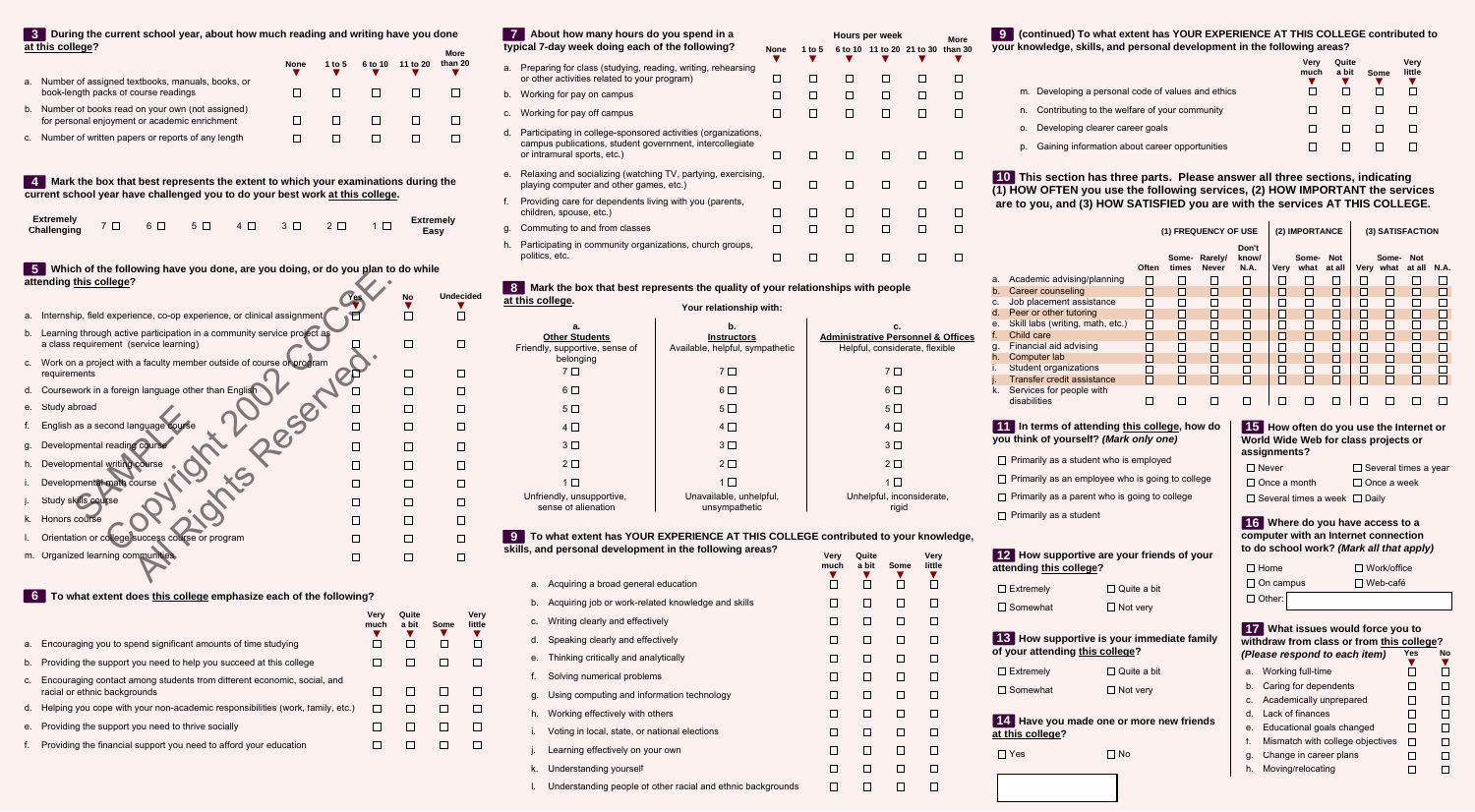| $\mathbf{7}$ | About how many hours do you spend in a<br>typical 7-day week doing each of the following?                                                                | <b>None</b> | 1 to $5$ |              | Hours per week<br>6 to 10 11 to 20 21 to 30 than 30                                   |                | <b>More</b> |
|--------------|----------------------------------------------------------------------------------------------------------------------------------------------------------|-------------|----------|--------------|---------------------------------------------------------------------------------------|----------------|-------------|
| a.           | Preparing for class (studying, reading, writing, rehearsing<br>or other activities related to your program)                                              | $\Box$      | ப        | □            | $\Box$                                                                                | $\Box$         | ΙI          |
| b.           | Working for pay on campus                                                                                                                                | П           | П        | П            | П                                                                                     | П              | П           |
| c.           | Working for pay off campus                                                                                                                               | П           | □        | $\Box$       | □                                                                                     | □              | П           |
| d.           | Participating in college-sponsored activities (organizations,<br>campus publications, student government, intercollegiate<br>or intramural sports, etc.) | □           | $\Box$   | $\Box$       | $\Box$                                                                                | □              | ΙI          |
| е.           | Relaxing and socializing (watching TV, partying, exercising,<br>playing computer and other games, etc.)                                                  | □           | $\Box$   | □            | □                                                                                     | ப              | ΙI          |
| f.           | Providing care for dependents living with you (parents,<br>children, spouse, etc.)                                                                       | □           | □        | $\Box$       | ப                                                                                     | ப              | $\Box$      |
| g.           | Commuting to and from classes                                                                                                                            | □           | □        | $\Box$       | □                                                                                     | □              | П           |
| h.           | Participating in community organizations, church groups,<br>politics, etc.                                                                               | □           | $\Box$   | Π            | $\mathsf{L}$                                                                          | $\Box$         |             |
|              | Your relationship with:<br>b.<br>a.<br><b>Other Students</b><br><b>Instructors</b><br>Friendly, supportive, sense of<br>Available, helpful, sympathetic  |             |          |              | c.<br><b>Administrative Personnel &amp; Offices</b><br>Helpful, considerate, flexible |                |             |
|              | belonging                                                                                                                                                |             |          |              |                                                                                       |                |             |
|              | 7 <sub>1</sub><br>7 <sup>1</sup>                                                                                                                         |             |          |              | 7 <sub>1</sub>                                                                        |                |             |
|              | $6\Box$<br>6.                                                                                                                                            |             |          |              | $6\Box$                                                                               |                |             |
|              | 5 <sub>1</sub>                                                                                                                                           |             |          |              | $5\Box$                                                                               |                |             |
|              | $4\square$                                                                                                                                               |             |          |              | $4\Box$                                                                               |                |             |
|              | 3 <sup>1</sup>                                                                                                                                           |             |          |              | 3 <sup>1</sup>                                                                        |                |             |
|              | $2\square$                                                                                                                                               |             |          |              | $2\square$                                                                            |                |             |
|              | $1 \Box$                                                                                                                                                 |             |          |              | $1\Box$                                                                               |                |             |
|              | Unavailable, unhelpful,<br>Unfriendly, unsupportive,<br>sense of alienation<br>unsympathetic                                                             |             |          |              | Unhelpful, inconsiderate,<br>rigid                                                    |                |             |
|              | To what extent has YOUR EXPERIENCE AT THIS COLLEGE contributed to your knowledge,                                                                        |             |          |              |                                                                                       |                |             |
|              | skills, and personal development in the following areas?                                                                                                 |             |          | Very<br>much | Quite<br>a bit<br>Some                                                                | Very<br>little |             |
|              |                                                                                                                                                          |             |          |              | M<br>ш                                                                                | $\mathbf{X}$   |             |

| a. Acquiring a broad general education                      | $\Box$ |        |        |        |
|-------------------------------------------------------------|--------|--------|--------|--------|
| b. Acquiring job or work-related knowledge and skills       | □      |        | $\Box$ | $\Box$ |
| c. Writing clearly and effectively                          |        |        | □      |        |
| d. Speaking clearly and effectively                         |        |        |        |        |
| Thinking critically and analytically<br>е.                  | ப      |        |        |        |
| Solving numerical problems<br>f.                            | ப      |        | □      | $\Box$ |
| Using computing and information technology<br>g.            | ப      |        |        | $\Box$ |
| h. Working effectively with others                          | □      |        | ◘      | $\Box$ |
| Voting in local, state, or national elections               |        | $\Box$ | □      | $\Box$ |
| Learning effectively on your own                            |        | $\Box$ |        | $\Box$ |
| Understanding yourself<br>k.                                |        |        | $\Box$ | E      |
| Understanding people of other racial and ethnic backgrounds | □      |        |        |        |
|                                                             |        |        |        |        |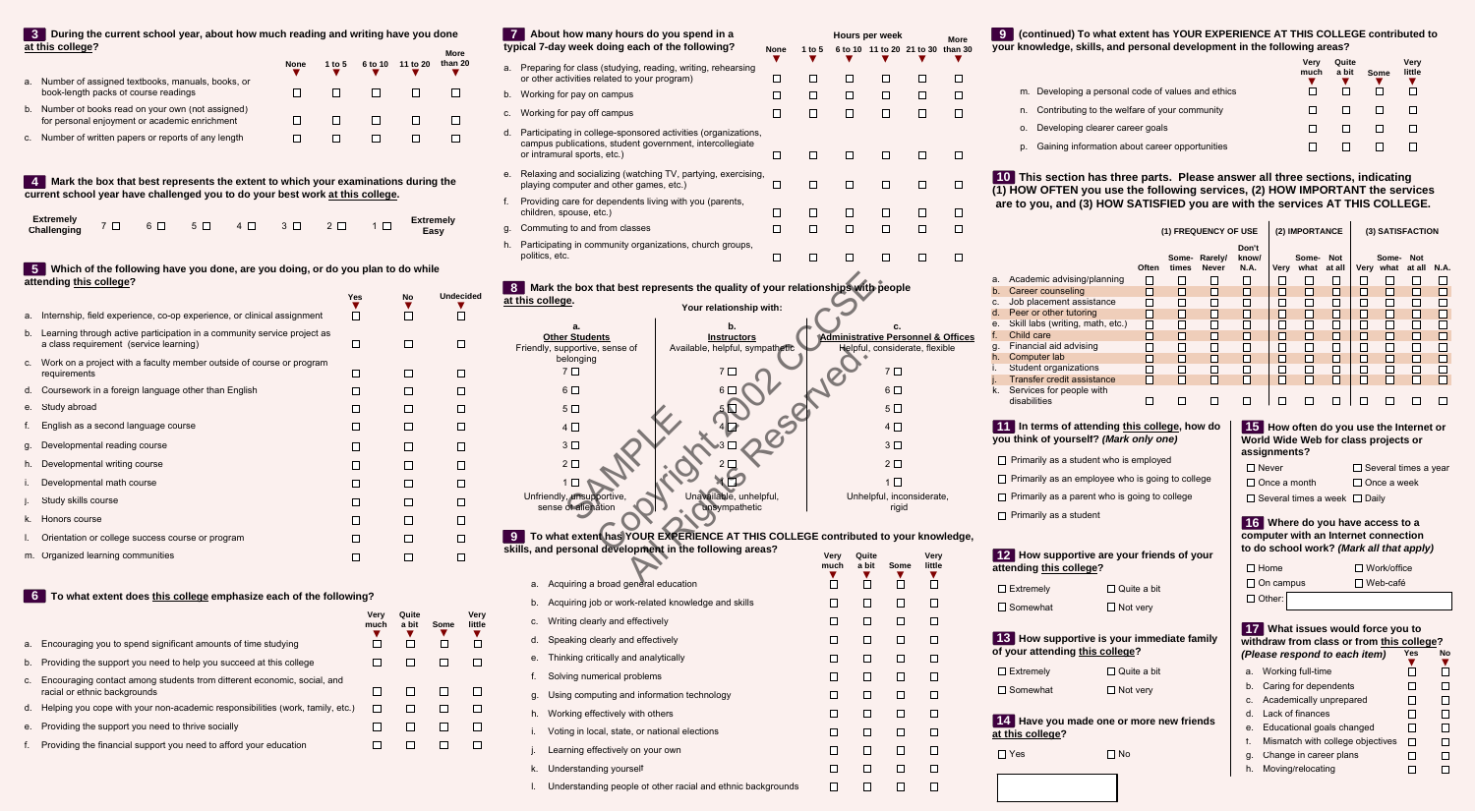# **(continued) To what extent has YOUR EXPERIENCE AT THIS COLLEGE contributed to 9 your knowledge, skills, and personal development in the following areas?**

|    |                                                    | Verv<br>much | Quite<br>a bit | Some | Very<br>little |
|----|----------------------------------------------------|--------------|----------------|------|----------------|
|    | m. Developing a personal code of values and ethics |              |                |      |                |
| n. | Contributing to the welfare of your community      |              |                |      |                |
| 0. | Developing clearer career goals                    |              |                |      |                |
| D. | Gaining information about career opportunities     |              |                |      |                |

# **This section has three parts. Please answer all three sections, indicating 10 (1) HOW OFTEN you use the following services, (2) HOW IMPORTANT the services are to you, and (3) HOW SATISFIED you are with the services AT THIS COLLEGE.**

|                                                                                                                                                                                                                                                                                                                                                                                 |                                                                   |                                                                   | (1) FREQUENCY OF USE                                              |                                                                         |                                                                                  | (2) IMPORTANCE        |                                |                                                                                                       | (3) SATISFACTION                                                           |                                                                                                 |                                                                                                            |
|---------------------------------------------------------------------------------------------------------------------------------------------------------------------------------------------------------------------------------------------------------------------------------------------------------------------------------------------------------------------------------|-------------------------------------------------------------------|-------------------------------------------------------------------|-------------------------------------------------------------------|-------------------------------------------------------------------------|----------------------------------------------------------------------------------|-----------------------|--------------------------------|-------------------------------------------------------------------------------------------------------|----------------------------------------------------------------------------|-------------------------------------------------------------------------------------------------|------------------------------------------------------------------------------------------------------------|
| Academic advising/planning<br>а.<br>Career counseling<br>$b_{\cdot}$<br>Job placement assistance<br>C.<br>Peer or other tutoring<br>d.<br>Skill labs (writing, math, etc.)<br>е.<br>Child care<br>f.<br>Financial aid advising<br>g.<br>Computer lab<br>h.<br>Student organizations<br>i.<br>j.<br>Transfer credit assistance<br>Services for people with<br>k.<br>disabilities | Often<br>П<br>П<br>П<br>П<br>П<br>П<br>$\Box$<br>П<br>$\Box$<br>П | times<br>$\Box$<br>П<br>П<br>П<br>П<br>П<br>П<br>П<br>$\Box$<br>П | Some-Rarely/<br><b>Never</b><br>ΙI<br>H<br>ΙI<br>П<br>H<br>П<br>П | Don't<br>know/<br><b>N.A.</b><br>П<br>П<br>П<br>П<br>П<br>п<br>ΙI<br>ΙI | Very what<br>Ш<br>П<br>□<br>$\Box$<br>П                                          | Some-<br>$\mathsf{L}$ | <b>Not</b><br>at all<br>Л<br>N | $\blacksquare$<br>$\bullet$<br>И<br>$\mathsf{L}$<br>П<br>П<br>П<br>П<br>$\blacksquare$<br>ப<br>П<br>П | Some-<br>Very what<br>$\perp$<br>$\Box$<br>П<br>П<br>П<br>П<br>П<br>□<br>П | <b>Not</b><br>at all<br>$\Box$<br>П<br>$\Box$<br>$\Box$<br>$\Box$<br>$\Box$<br>П<br>П<br>$\Box$ | <b>N.A.</b><br>Ш<br>□<br>$\Box$<br>$\Box$<br>$\Box$<br>$\Box$<br>$\Box$<br>$\Box$<br>$\Box$<br>$\Box$<br>П |
|                                                                                                                                                                                                                                                                                                                                                                                 | In terms of attending this college, how do                        |                                                                   |                                                                   |                                                                         | 15 How often do you use the Internet or                                          |                       |                                |                                                                                                       |                                                                            |                                                                                                 |                                                                                                            |
| you think of yourself? (Mark only one)                                                                                                                                                                                                                                                                                                                                          |                                                                   |                                                                   |                                                                   |                                                                         | World Wide Web for class projects or                                             |                       |                                |                                                                                                       |                                                                            |                                                                                                 |                                                                                                            |
|                                                                                                                                                                                                                                                                                                                                                                                 | Primarily as a student who is employed                            |                                                                   |                                                                   | Never                                                                   | assignments?                                                                     |                       |                                |                                                                                                       | $\Box$ Several times a year                                                |                                                                                                 |                                                                                                            |
|                                                                                                                                                                                                                                                                                                                                                                                 | Primarily as an employee who is going to college                  |                                                                   |                                                                   |                                                                         | $\Box$ Once a month                                                              |                       |                                |                                                                                                       | $\Box$ Once a week                                                         |                                                                                                 |                                                                                                            |
|                                                                                                                                                                                                                                                                                                                                                                                 | Primarily as a parent who is going to college                     |                                                                   |                                                                   |                                                                         | $\Box$ Several times a week $\Box$ Daily                                         |                       |                                |                                                                                                       |                                                                            |                                                                                                 |                                                                                                            |
| Primarily as a student                                                                                                                                                                                                                                                                                                                                                          |                                                                   |                                                                   |                                                                   |                                                                         |                                                                                  |                       |                                |                                                                                                       |                                                                            |                                                                                                 |                                                                                                            |
|                                                                                                                                                                                                                                                                                                                                                                                 |                                                                   |                                                                   |                                                                   |                                                                         | 16 Where do you have access to a                                                 |                       |                                |                                                                                                       |                                                                            |                                                                                                 |                                                                                                            |
|                                                                                                                                                                                                                                                                                                                                                                                 |                                                                   |                                                                   |                                                                   |                                                                         | computer with an Internet connection<br>to do school work? (Mark all that apply) |                       |                                |                                                                                                       |                                                                            |                                                                                                 |                                                                                                            |
| 12 How supportive are your friends of your                                                                                                                                                                                                                                                                                                                                      |                                                                   |                                                                   |                                                                   |                                                                         |                                                                                  |                       |                                |                                                                                                       |                                                                            |                                                                                                 |                                                                                                            |
| attending this college?                                                                                                                                                                                                                                                                                                                                                         |                                                                   |                                                                   |                                                                   | $\square$ Home                                                          |                                                                                  |                       |                                |                                                                                                       | $\Box$ Work/office                                                         |                                                                                                 |                                                                                                            |
| $\Box$ Extremely                                                                                                                                                                                                                                                                                                                                                                | $\Box$ Quite a bit                                                |                                                                   |                                                                   |                                                                         | $\Box$ On campus                                                                 |                       |                                |                                                                                                       | $\Box$ Web-café                                                            |                                                                                                 |                                                                                                            |
| $\Box$ Somewhat                                                                                                                                                                                                                                                                                                                                                                 | $\Box$ Not very                                                   |                                                                   |                                                                   | $\Box$ Other:                                                           |                                                                                  |                       |                                |                                                                                                       |                                                                            |                                                                                                 |                                                                                                            |
|                                                                                                                                                                                                                                                                                                                                                                                 |                                                                   |                                                                   |                                                                   |                                                                         |                                                                                  |                       |                                |                                                                                                       |                                                                            |                                                                                                 |                                                                                                            |
| 13 How supportive is your immediate family                                                                                                                                                                                                                                                                                                                                      |                                                                   |                                                                   |                                                                   |                                                                         | 17 What issues would force you to<br>withdraw from class or from this college?   |                       |                                |                                                                                                       |                                                                            |                                                                                                 |                                                                                                            |
| of your attending this college?                                                                                                                                                                                                                                                                                                                                                 |                                                                   |                                                                   |                                                                   |                                                                         | (Please respond to each item)                                                    |                       |                                |                                                                                                       |                                                                            | Yes                                                                                             | No                                                                                                         |
| $\Box$ Extremely                                                                                                                                                                                                                                                                                                                                                                |                                                                   |                                                                   |                                                                   |                                                                         |                                                                                  |                       |                                |                                                                                                       |                                                                            |                                                                                                 | П                                                                                                          |
|                                                                                                                                                                                                                                                                                                                                                                                 | $\Box$ Quite a bit                                                |                                                                   |                                                                   |                                                                         | a. Working full-time                                                             |                       |                                |                                                                                                       |                                                                            |                                                                                                 |                                                                                                            |
|                                                                                                                                                                                                                                                                                                                                                                                 |                                                                   |                                                                   |                                                                   | b.                                                                      | Caring for dependents                                                            |                       |                                |                                                                                                       |                                                                            | ⊔                                                                                               | $\Box$                                                                                                     |
| $\Box$ Somewhat                                                                                                                                                                                                                                                                                                                                                                 | $\Box$ Not very                                                   |                                                                   |                                                                   | C.                                                                      | Academically unprepared                                                          |                       |                                |                                                                                                       |                                                                            |                                                                                                 | $\Box$                                                                                                     |
|                                                                                                                                                                                                                                                                                                                                                                                 |                                                                   |                                                                   |                                                                   | d.                                                                      | Lack of finances                                                                 |                       |                                |                                                                                                       |                                                                            | $\Box$                                                                                          | □                                                                                                          |
| 14 Have you made one or more new friends<br>at this college?                                                                                                                                                                                                                                                                                                                    |                                                                   |                                                                   |                                                                   | е.                                                                      | Educational goals changed                                                        |                       |                                |                                                                                                       |                                                                            | ⊔                                                                                               | $\Box$                                                                                                     |
|                                                                                                                                                                                                                                                                                                                                                                                 |                                                                   |                                                                   |                                                                   | f.                                                                      | Mismatch with college objectives                                                 |                       |                                |                                                                                                       |                                                                            | $\Box$                                                                                          | $\Box$                                                                                                     |
| $\Box$ Yes                                                                                                                                                                                                                                                                                                                                                                      | $\Box$ No                                                         |                                                                   |                                                                   | g.<br>h.                                                                | Change in career plans<br>Moving/relocating                                      |                       |                                |                                                                                                       |                                                                            | □<br>□                                                                                          | $\Box$<br>$\Box$                                                                                           |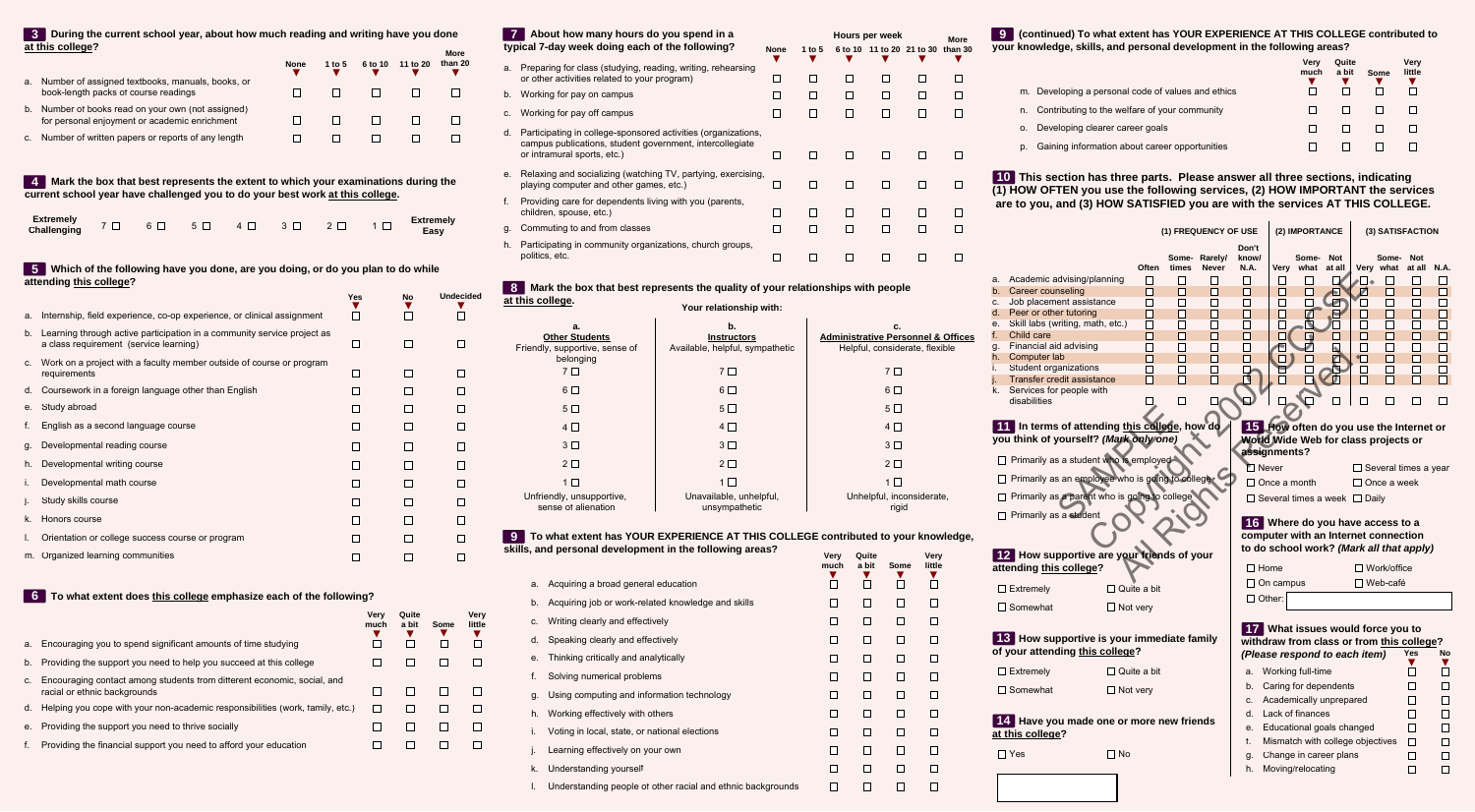|    | 18 Indicate which of the following are your<br>reasons/goals for attending this college?                             |                 |                             |                                               | 22 Did you begin college at this college or<br>elsewhere?                                                   |  |  |
|----|----------------------------------------------------------------------------------------------------------------------|-----------------|-----------------------------|-----------------------------------------------|-------------------------------------------------------------------------------------------------------------|--|--|
|    | (Please respond to each item)                                                                                        |                 |                             |                                               | $\Box$ Started here<br>$\Box$ Started elsewhere                                                             |  |  |
|    |                                                                                                                      | Primary<br>goal | Secondary<br>goal           | Not a<br>goal<br>v.                           | 23 When do you plan to take classes at this<br>college again?                                               |  |  |
|    | a. To complete a<br>certificate program                                                                              | $\Box$          | $\mathsf{L}$                | □                                             | I will accomplish my goal(s) during this term and<br>$\perp$<br>will not be returning                       |  |  |
|    | b. To obtain an<br>Associate degree                                                                                  | $\blacksquare$  | U                           | ப                                             | Summer 2002                                                                                                 |  |  |
|    | c. To transfer to a 4-year<br>college or university                                                                  |                 | U                           | ப                                             | <b>Fall 2002</b><br>П<br>Winter/Spring 2003                                                                 |  |  |
|    | d. To obtain job-related<br>skills                                                                                   | П               | $\Box$                      | U                                             | I have no current plan to return                                                                            |  |  |
|    | e. To update job skills                                                                                              | $\blacksquare$  | П                           | П                                             | Uncertain<br>$\mathsf{L}$                                                                                   |  |  |
|    | f. To take one or more<br>courses for<br>self-improvement                                                            | П               | П                           | П                                             | 24 Thinking about this current academic<br>term, how would you characterize your                            |  |  |
|    | g. To change careers                                                                                                 | $\blacksquare$  | $\Box$                      | П                                             | enrollment at this college?                                                                                 |  |  |
|    | h. To obtain knowledge<br>in a specific area                                                                         | П               | П                           | □                                             | $\Box$ Full-time<br>Less than full-time                                                                     |  |  |
|    | 19 To what extent is the cost of attending                                                                           |                 |                             |                                               | 25 In how many classes are you presently<br>enrolled at this college?                                       |  |  |
|    | college an issue for you?                                                                                            |                 |                             |                                               | $\Box$ 1 class<br>$\Box$ 2 classes                                                                          |  |  |
|    | $\Box$ Not an issue                                                                                                  |                 | $\Box$ Somewhat of an issue |                                               | $\square$ 3 classes<br>4 classes or more                                                                    |  |  |
|    | $\Box$ A significant issue                                                                                           |                 |                             |                                               |                                                                                                             |  |  |
|    | 20 Indicate which of the following are                                                                               |                 |                             |                                               | 26 Which types of classes do you most<br>frequently attend at this college?                                 |  |  |
|    | sources you use to pay your fuition at this<br>college? (Please respond to each item)                                |                 |                             |                                               | (Mark one only)                                                                                             |  |  |
|    |                                                                                                                      |                 | <b>Major</b>                | Minor Not a                                   | Day classes (morning or afternoon)                                                                          |  |  |
|    |                                                                                                                      |                 | sounce                      | source source                                 | Evening classes                                                                                             |  |  |
| а. | My own income/savings                                                                                                |                 |                             |                                               | Weekend classes                                                                                             |  |  |
|    | b. Spouse's or significant<br>other's income/savings                                                                 |                 |                             |                                               | $\Box$ Distance learning classes                                                                            |  |  |
| C. | Parent(s)'s income or<br>savings                                                                                     |                 |                             |                                               | $\Box$ Other                                                                                                |  |  |
| d. | Employer contributions                                                                                               |                 |                             | ⊔                                             | 27 How many TOTAL credit hours have                                                                         |  |  |
| е. | Grants & scholarships                                                                                                |                 |                             | □                                             | you earned at this college, not counting the<br>courses you are currently taking this term?                 |  |  |
| f. | Student loans (bank, etc.)                                                                                           |                 |                             | П                                             | $\Box$ 1-14 credits<br>$\square$ none                                                                       |  |  |
| g. | Public assistance                                                                                                    |                 |                             | $\Box$                                        | $\Box$ 15-29 credits<br>$\Box$ 30-44 credits                                                                |  |  |
| h. | Other                                                                                                                |                 | П                           | □                                             | $\Box$ 45-60 credits<br>$\Box$ over 60 credits                                                              |  |  |
|    | 21 Since high school, which of the<br>following types of schools have you<br>attended other than the one you are now |                 |                             |                                               | 28 At what other types of institutions are<br>you taking classes this term?<br>(Please mark all that apply) |  |  |
|    | attending? (Please mark all that apply)                                                                              |                 |                             |                                               | $\Box$ None                                                                                                 |  |  |
|    | $\Box$ Proprietary (private) school or training program                                                              |                 |                             |                                               | $\Box$ High school                                                                                          |  |  |
|    | $\Box$ Public vocational-technical school<br>$\Box$ Another community or technical college                           |                 |                             | $\Box$ Another community or technical college |                                                                                                             |  |  |
|    | $\Box$ 4-year college or university                                                                                  |                 |                             | $\Box$ Vocational/technical school            |                                                                                                             |  |  |
|    | $\Box$ None                                                                                                          |                 |                             |                                               | $\Box$ 4-year college/university                                                                            |  |  |
|    | $\Box$ Other:                                                                                                        |                 |                             |                                               | $\Box$ Other                                                                                                |  |  |
|    |                                                                                                                      |                 |                             |                                               |                                                                                                             |  |  |